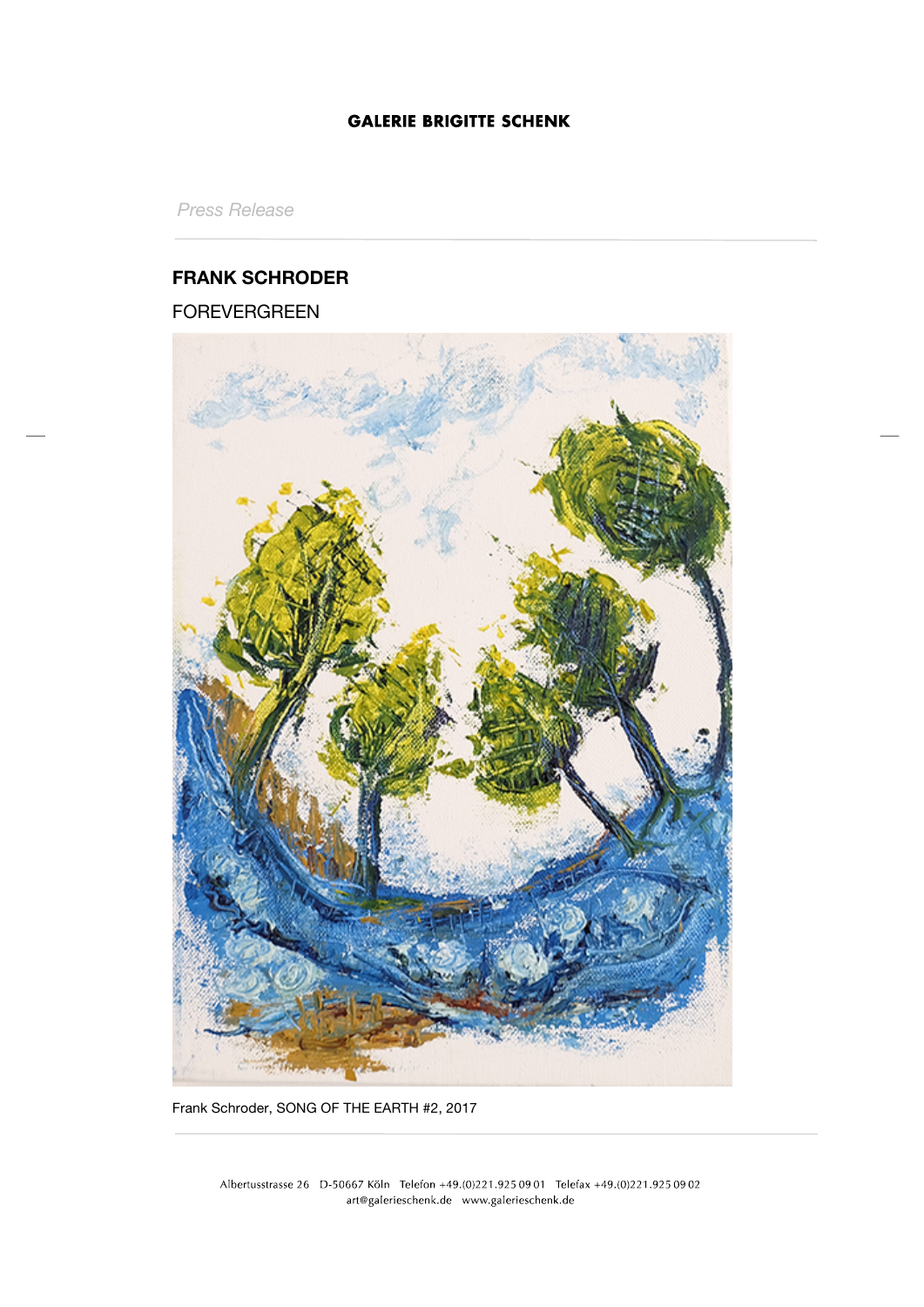#### **GALERIE BRIGITTE SCHENK**

## **Vernissage**

June 23, 2017

Exhibition runs until August 28, 2017

## **Opening hours**

Tuesday – Friday: 11 am – 6 pm

Saturday: 11 am – 3 pm

#### *English*

## *Frank Schroder's Songs of the Earth by Richard Milazzo*

[During my most recent visit to the studio in Washington Heights]: where did the inspiration for these exquisite jewel-like  $14 \times 11$  in. (35,6  $\times$  29 cm.) paintings come from; how did they come about; what was the impetus for these new works, which he entitled *Songs of the Earth*? Almost guiltily, he explained that they were intuitive, that they had come out of the urge, the pure desire, to paint. He began them in January 2017, and their inspiration had several sources.

First and foremost was the earth itself as an environment encompassing, embracing, all things, human and nonhuman. Which is what the hills and valleys, the undulation of the earth and sky, the topographical gestures of upheaval and cradling, even their most abstract and disembodied registers, represent in these small paintings. Schroder said that when he painted them, sometimes he actually cradled them in his arms like a child. I shuddered and wanted to cry, but this has become my generic response to the world in my later years. What was once an overly preemptive caustic predilection has become a morbidly empathetic *riposte*to all things human and inhuman on my part. It was his hope, Schroder explained, that their smallness, the intimacy of their scale, their existential modesty, would serve only to emphasize the grandeur of nature, its overwhelming power and potential for destruction and creation, and the *gravitas gravitas* – literally the earth-bound force of gravity – of the whole endeavor, of these virtual, sleight-of-hand forms and diffident use of materials. '*Gravitas*', not only in terms to the responsibility we bear toward the earth which sustains us in every way, but in the sense of the intoxication of paint that configures in so many ways the "unbearable lightness of being."